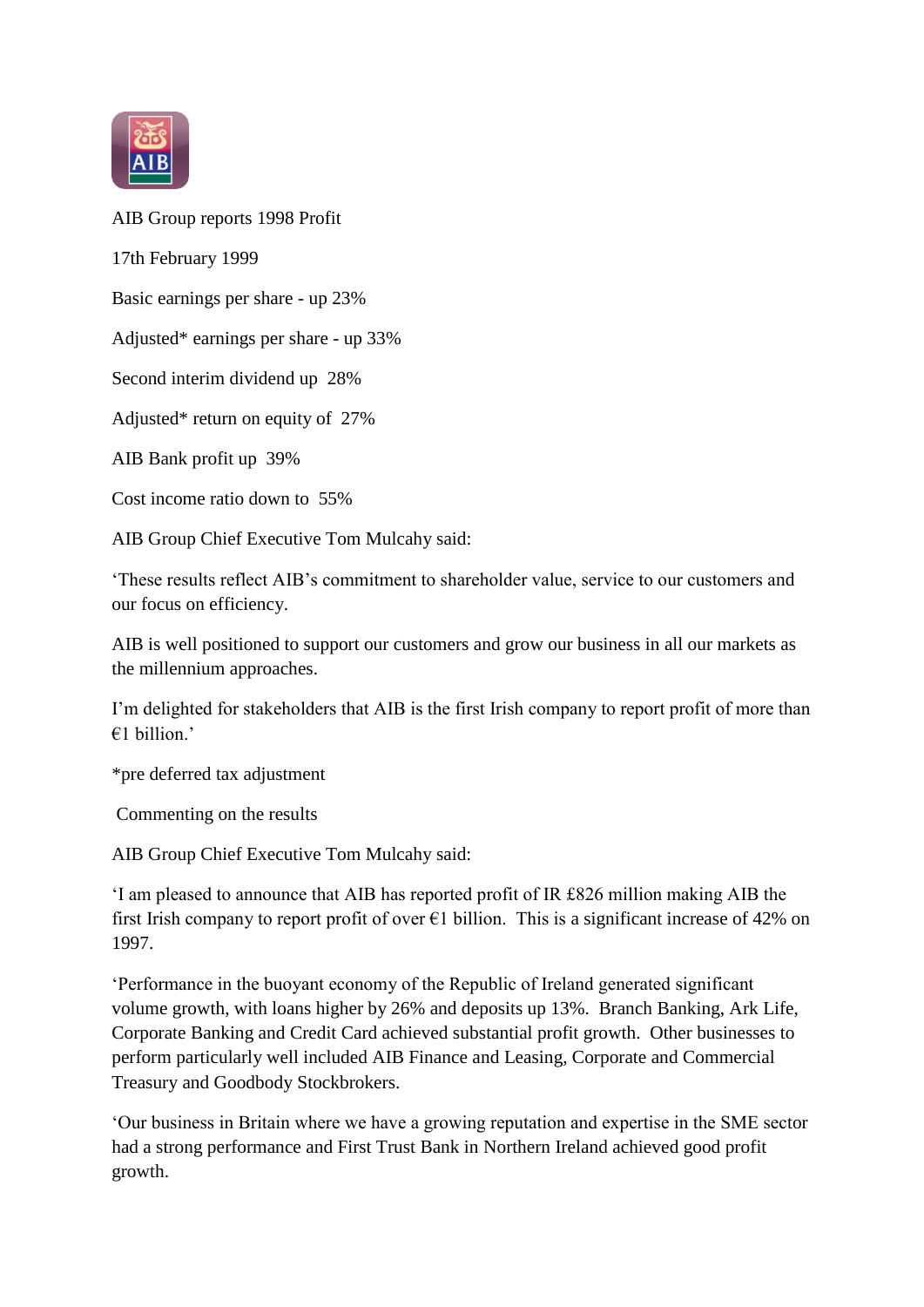'First Maryland Bancorp in the USA has completed the integration of Dauphin and simultaneously installed a new technology platform. AIB under its own brand expanded its operations in the US and now serves its customer base from offices in New York, Philadelphia and Los Angeles.

'In Poland, WBK continued its investment in the expansion of its branch network, focused on customer service and developed new business lines.

'There were other challenges, too. Ireland has successfully moved into the eurozone and AIB has facilitated this transition. We now provide a full range of euro products and services to our customers and are positioned to benefit from the opportunities the euro environment will bring.

'We believe that our commitment to shareholder value is shown by the strong Return on Assets (adjusted) of 1.39%, Return on Equity (adjusted) of 27.3% and the 25% increase in the total dividend. The substantial volume growth and increase in productivity across the Group has resulted in a reduction in the cost income ratio to 55%.

'I am confident that our comprehensive Year 2000 programme will ensure that we have taken all appropriate steps within our control to address the Year 2000 date change issue. We are well positioned in all our markets to continue to grow our business and to successfully support our customers needs for the advent of the new millennium.'

Allied Irish Banks, p.l.c.

Allied Irish Banks, p.l.c. (AIB Group) today announced its results for the year ended 31 December 1998.

Group profit before taxation amounted to IR £826 million ( $\epsilon$ 1,049 million) compared with IR £580 million ( $\epsilon$ 736 million) for the year ended 31 December 1997, an increase of 42%.

Profit attributable to ordinary shareholders increased by 36% to IR £498 million ( $\epsilon$ 633 million). Basic earnings per share for the year amounted to IR 58.8p (EUR 74.7c) an increase of 23%. The basic earnings per share includes a deferred tax charge of IR £43 million ( $€55$  million) reflecting the impact on deferred tax of the proposed reduction in Irish corporation tax rates to 12.5% by 2003. Excluding this charge, adjusted earnings per share was IR 63.9p (EUR 81.1c) up 33% on 1997.

## Dividend

The Board has declared a second interim dividend payable on 31 March 1999 of IR 14.00p (EUR 17.78c) per share (tax credit of 10/90 equal to IR 1.56p (EUR 1.98c) per share), to shareholders on the company's register of members at the close of business on 26 February